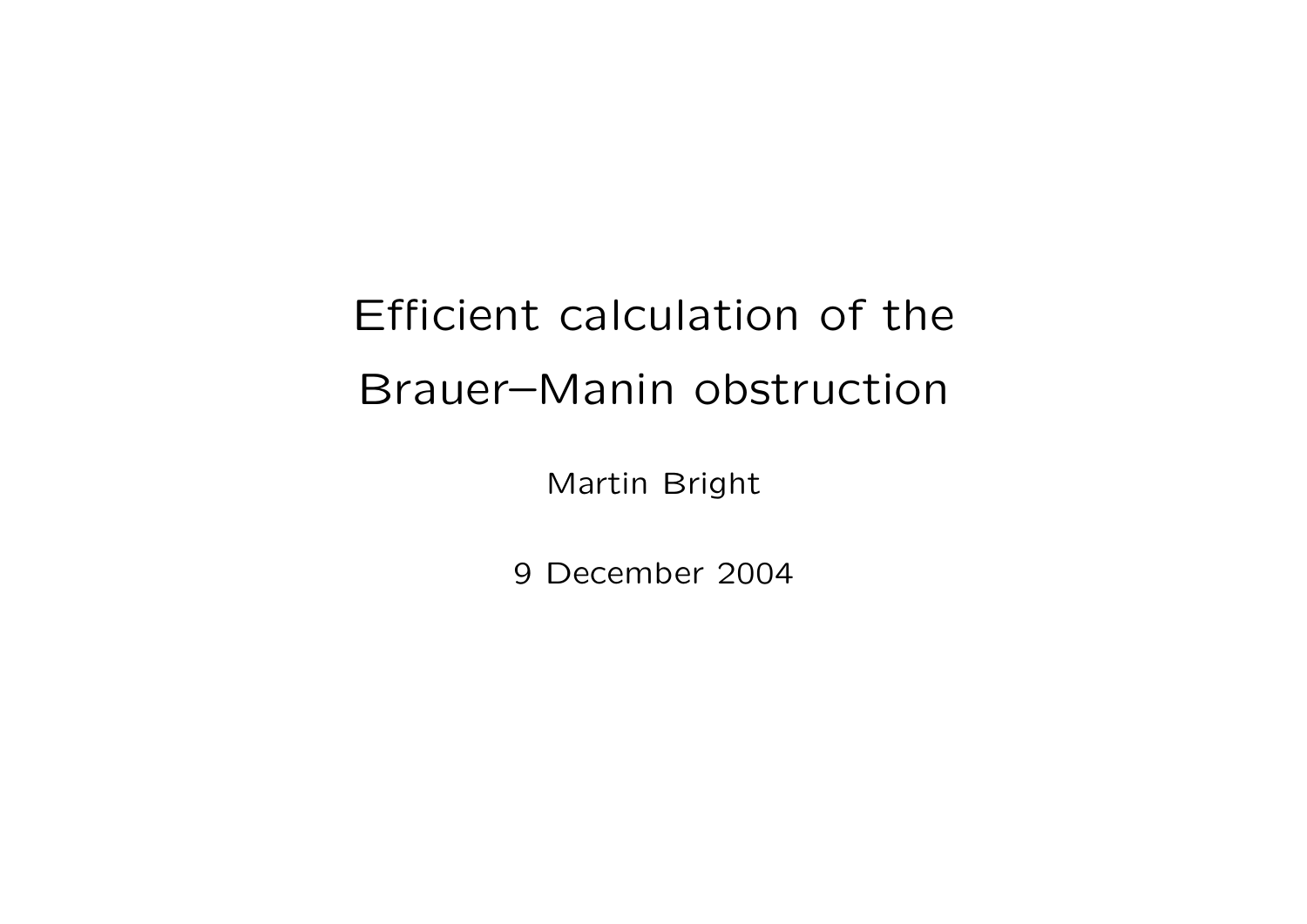Why are we interested?

- Calculating the Manin obstruction can show that certain Diophantine equations have no solutions.
- Being able to calculate the obstruction efficiently allows us to search through many cases and come up with examples of certain types of behaviour.
- Investigating how to calculate the obstruction efficiently gives theoretical insight, which again guides us when looking for examples of certain types of behaviour.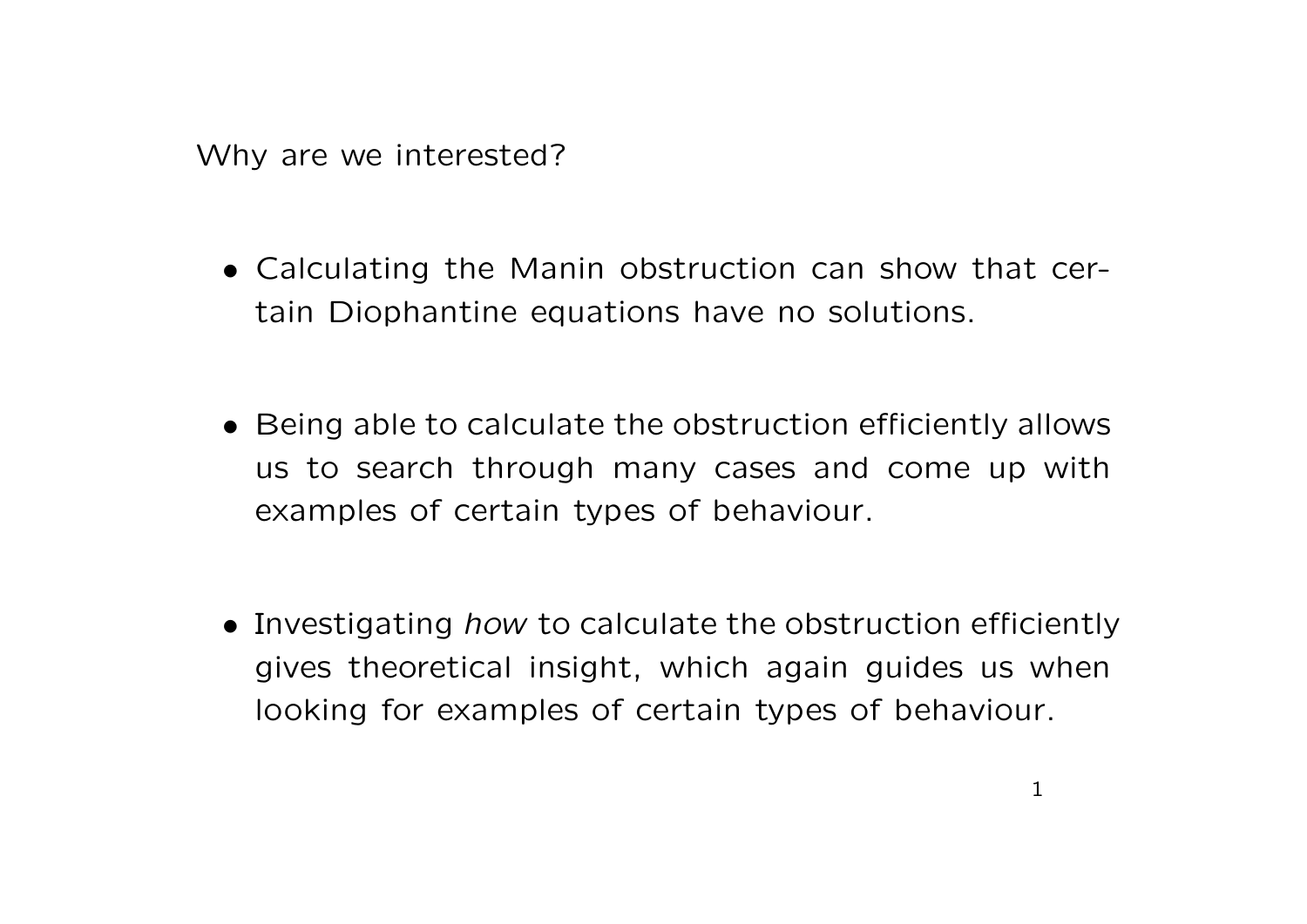Let  $X$  be a smooth complete variety over the rational numbers.

An **Azumaya algebra** on  $X$  is a family of central simple algebras over  $\mathbb Q$  parametrised by the points of X.

One way of looking at an Azumaya algebra is as a special type of central simple algebra over the function field  $k(X)$ . Such algebras, modulo the usual equivalence relation, are elements of the Brauer group of  $k(X)$ .

An element of Br $k(X)$  is an Azumaya algebra on X if it is "unramified" in a certain sense. We must be able to specialise the algebra at each point of  $X$ .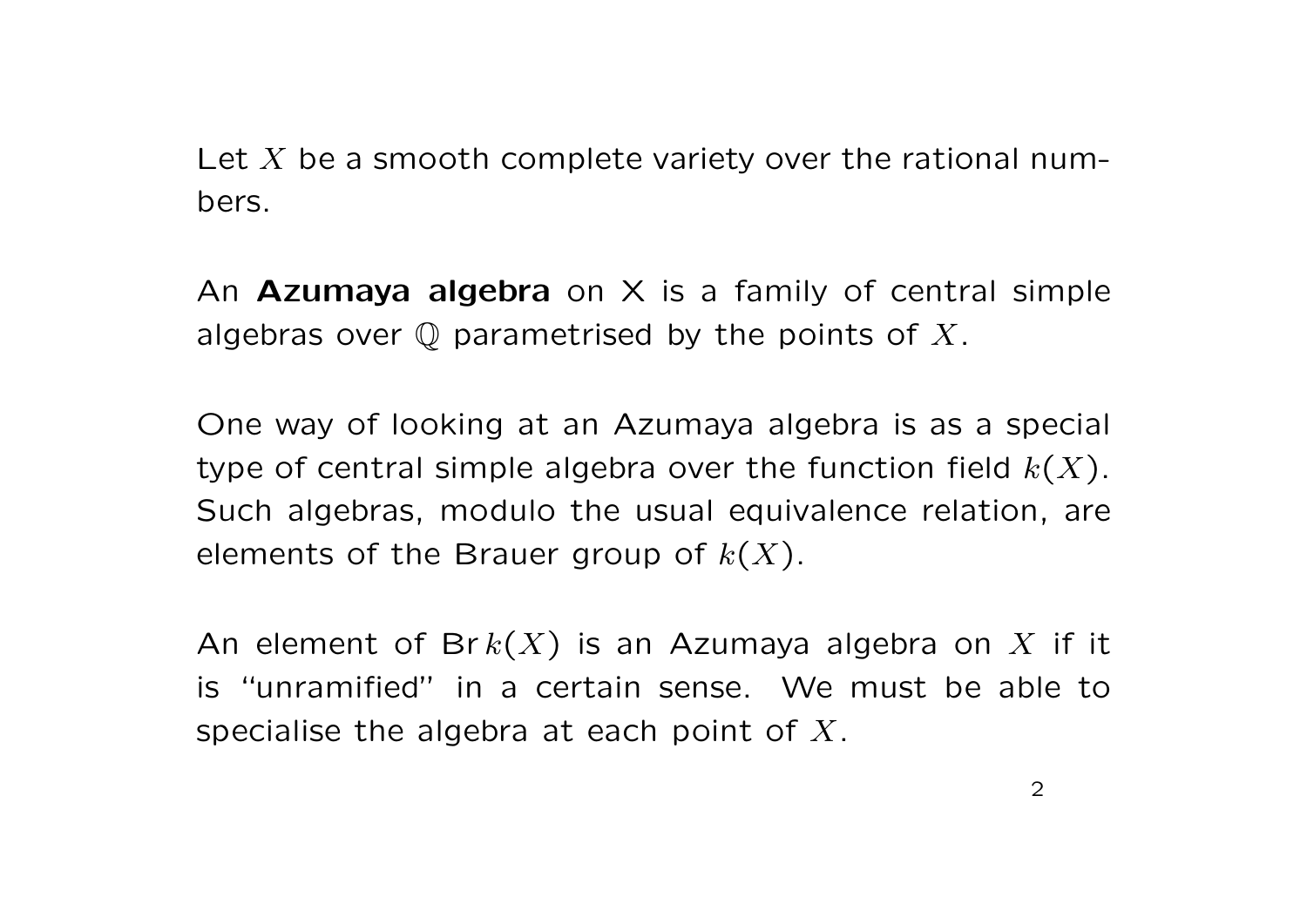In this talk we will be concerned only with Azumaya algebras split by a quadratic extension  $K$  of  $\mathbb Q$ . Such an algebra is a quaternion algebra over  $k(X)$ , given by

 $\mathcal{A} = (K/\mathbb{Q}, f)$ 

where  $f \in k(X)^{\times}$  has divisor of the form

$$
(f) = D + D^{\sigma},
$$

D being a divisor on  $X_K$ , and  $\sigma$  the non-trivial element of  $Gal(K/\mathbb{Q})$ .

The **constant algebras** are those which come from BrQ. Our algebra is equivalent to a constant one if  $D$  is principal; replacing  $D$  by a linearly equivalent divisor changes  $A$  only by a constant algebra.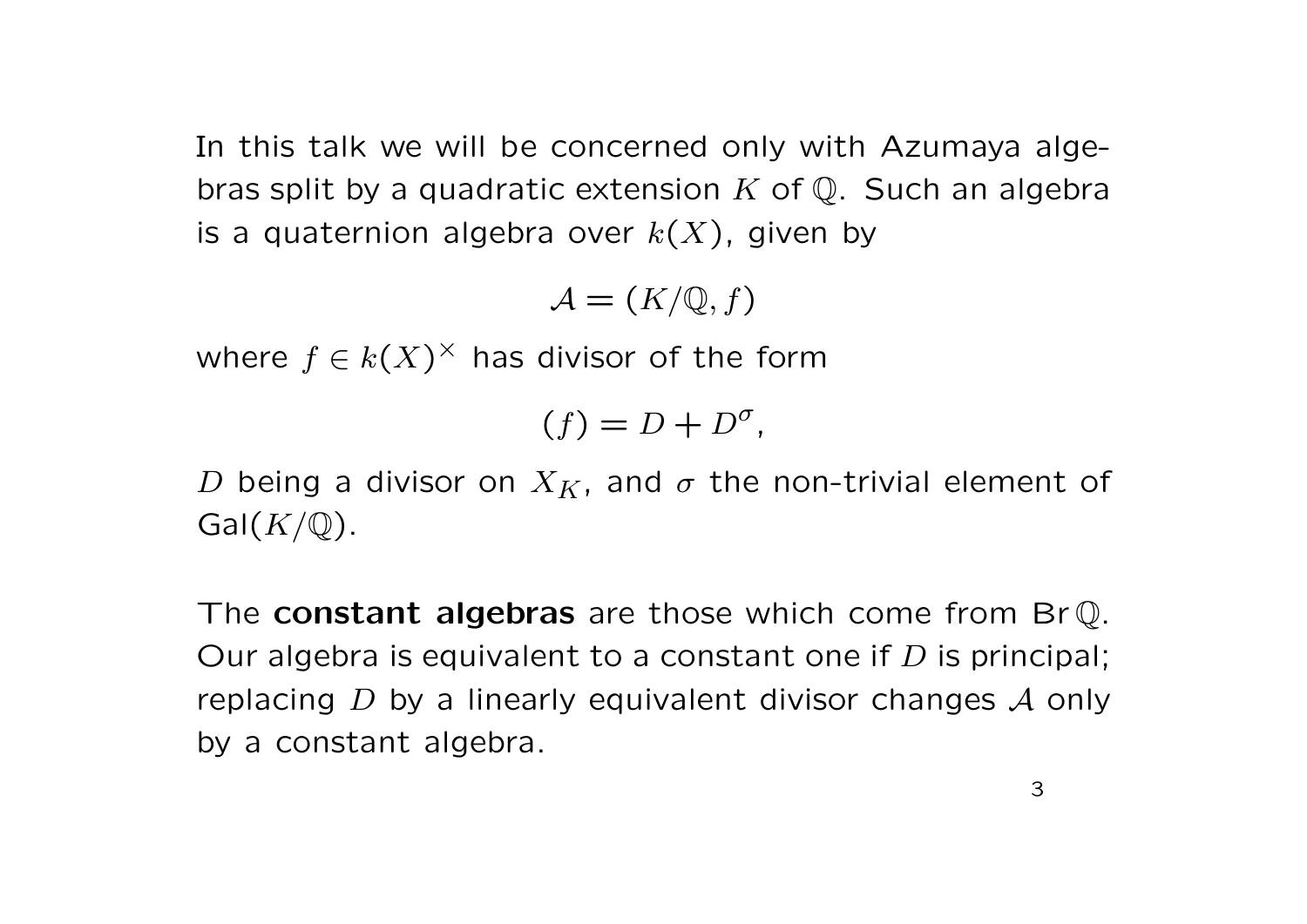An Azumaya algebra A can be specialised at a point  $x$ of  $X(\mathbb{Q})$  to obtain a central simple algebra  $\mathcal{A}(x) \in \mathsf{Br}\mathbb{Q}$ . Similarly, if  $x_v \in X(\mathbb{Q}_v)$  is a point over some completion of  $\mathbb{Q}$ , we get  $\mathcal{A}(x_v) \in \mathsf{Br} \, \mathbb{Q}_v$ .

Class field theory gives an exact sequence

$$
0 \to \text{Br} \, \mathbb{Q} \to \bigoplus_{v} \text{Br} \, \mathbb{Q}_v \xrightarrow{\sum \text{inv}_v} \mathbb{Q}/\mathbb{Z}
$$

where the inv<sub>v</sub> are the local invariant maps at each place v. At an adèlic point  $(x_v) \in \prod_v X({\mathbb Q}_v)$ , we may compute the sum

$$
\sum_{v} \mathsf{inv}_v \, \mathcal{A}(x_v).
$$

Manin observed that the adèlic point can only come from a rational point if this sum is zero.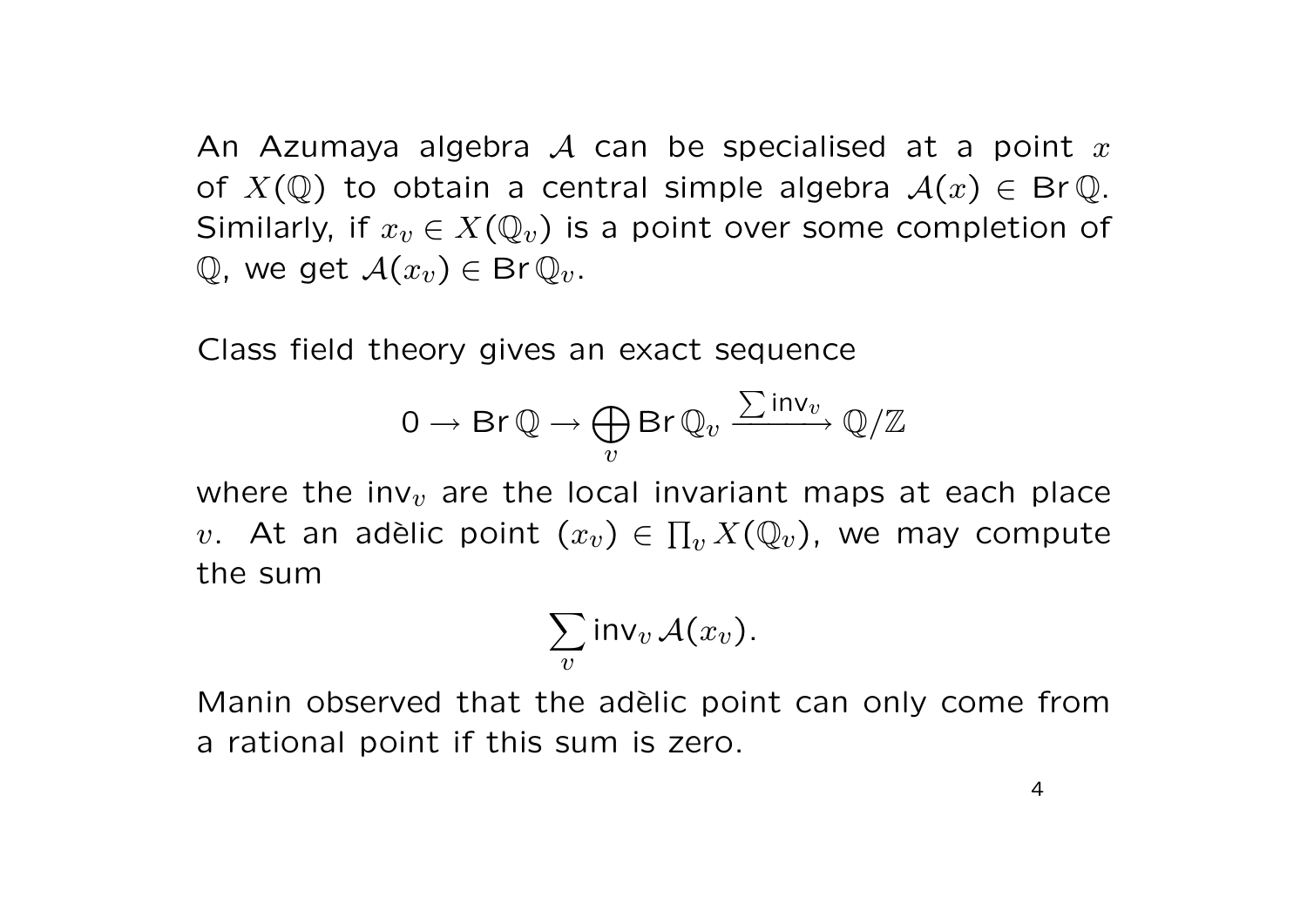To evaluate the Brauer–Manin obstruction associated to an Azumaya algebra  $A$ , we must calculate the sum

$$
\sum_{v} \mathsf{inv}_{v} \mathcal{A}(x_{v}).
$$

at each adèlic point  $(x_v)$  on X. This is made possible by two facts:

- For all but finitely many  $v$ , the local invariant inv $_v A(x_v)$ is zero for all  $x_v$  in  $X(\mathbb{Q}_v)$ .
- For all  $v$ , the function

$$
x_v \mapsto \mathsf{inv}_v \, \mathcal{A}(x_v)
$$

is continuous, hence locally constant, on  $X(\mathbb{Q}_v)$ .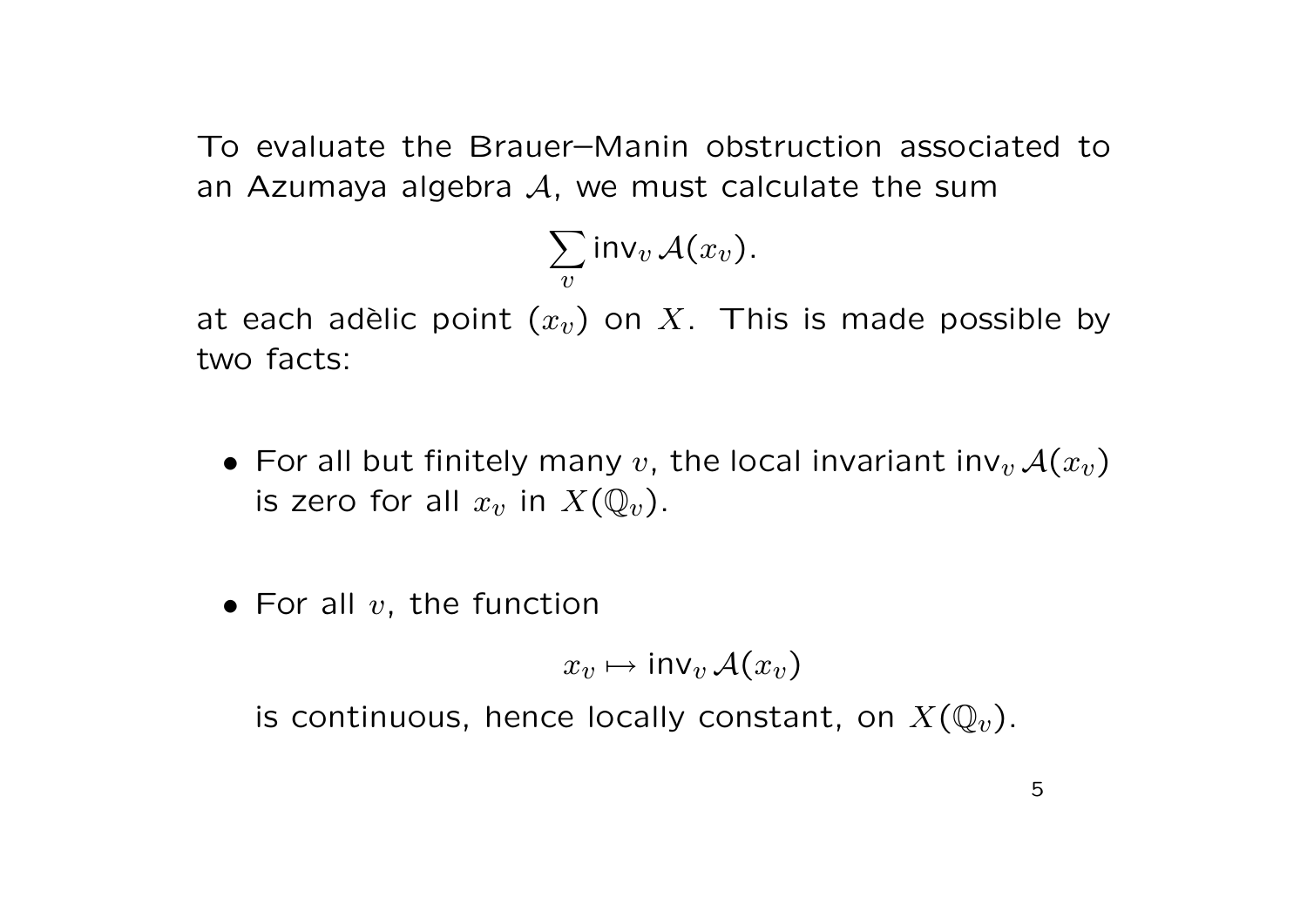This leads to an obvious algorithm for computing the obstruction. At each finite prime where the invariant is not known to be everywhere zero, we list the points on  $X(\mathbb{Z}/p\mathbb{Z})$ . Sometimes this will be enough to compute the invariant; if not, we look at all lifts of these points to  $X(\mathbb{Z}/p^2\mathbb{Z})$ , then  $X(\mathbb{Z}/p^3\mathbb{Z})$ , and so on.

For our quaternion algebra  $(K/\mathbb{Q}, f)$ , the local invariant at any point is either 0 or  $\frac{1}{2}$ . If at some v it takes both values 0 and  $\frac{1}{2}$  on  $X(\mathbb{Q}_v)$ , there can be no Brauer-Manin obstruction.

To evaluate the invariant where  $f$  has a zero or pole, we switch to another equivalent algebra by replacing D with a linearly equivalent divisor.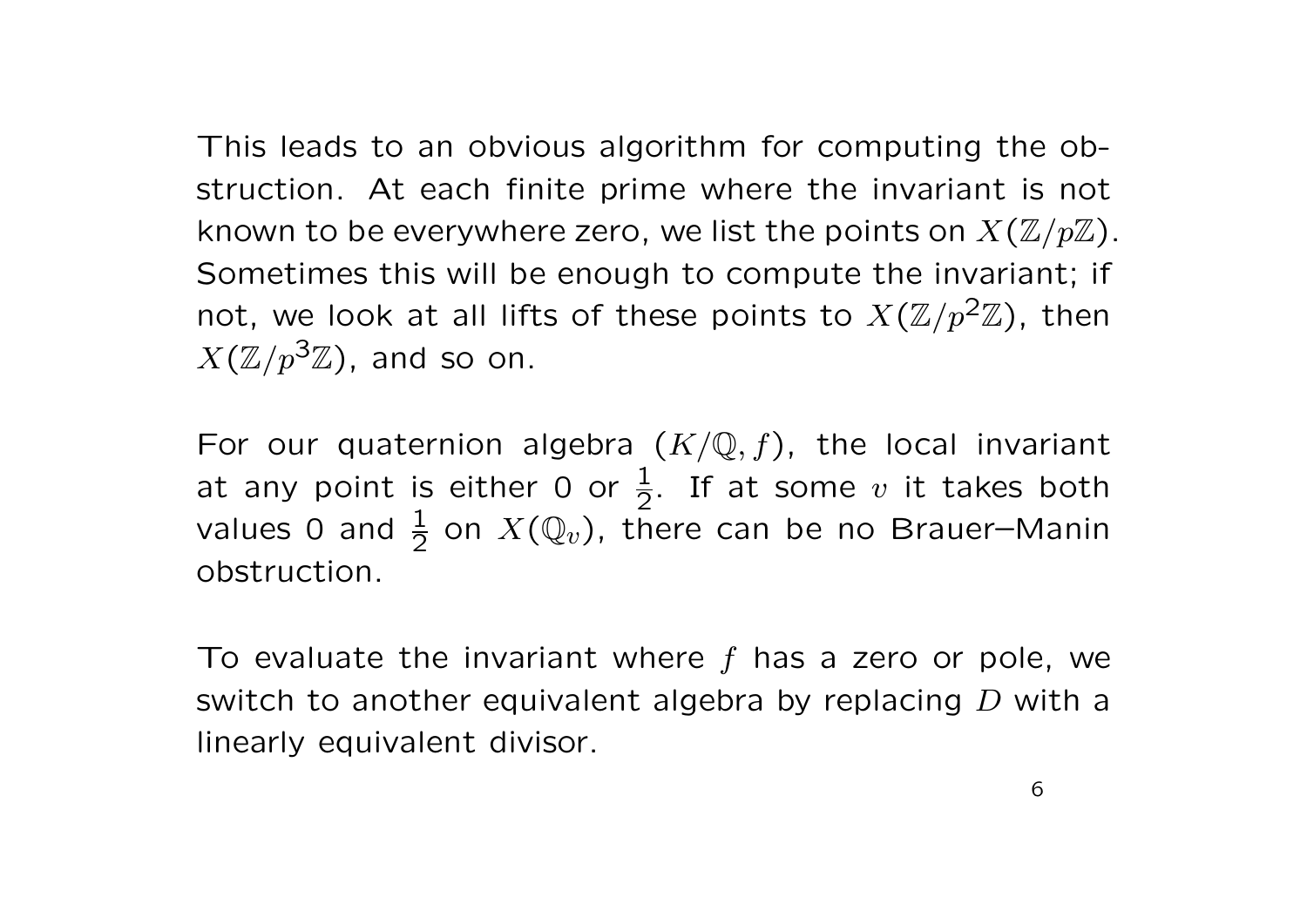At which primes is the invariant everywhere zero?

**Theorem 1.** Let  $p$  be a prime which does not divide the function  $f$ , where  $X$  has smooth reduction, and where the extension  $K/\mathbb{Q}$  is unramified. Then  $\text{inv}_p \mathcal{A}(x_p) = 0$  for all points  $x_p$  in  $X(\mathbb{Q}_p)$ .

By looking at the proof of this theorem, we can extend it to give very useful information at other primes too. We will use this to greatly reduce the amount of work needed to calculate the invariants at those other primes.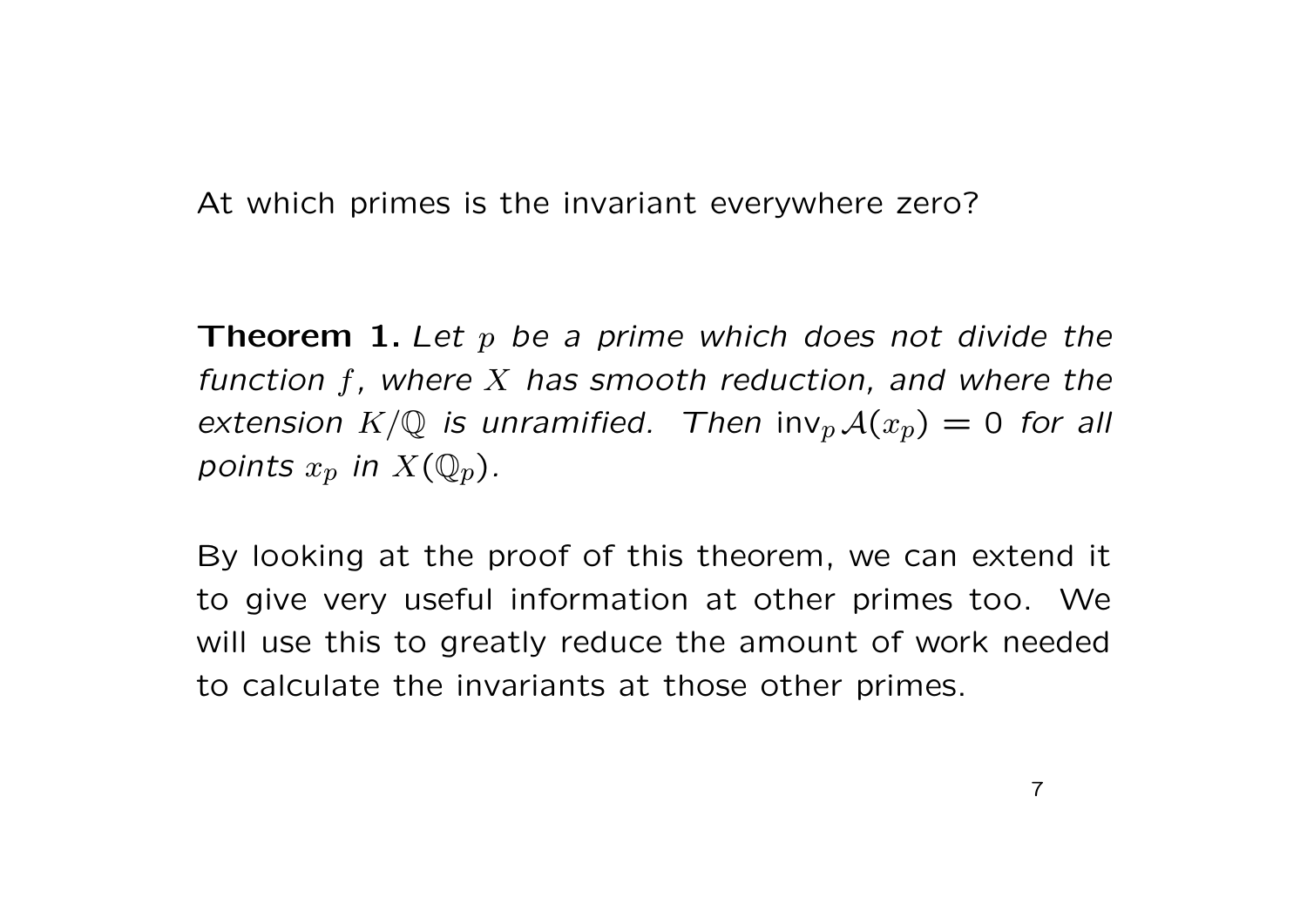This is how the theorem may be proved.

- Extend  $x_p$  to a  $\mathbb{Z}_p$ -point of X (since X is proper). Let  $\tilde{x}$  be the reduction of this point modulo p.
- Choose the divisor  $D$  so that the reduction of  $f$  to  $X(\mathbb{F}_p)$  is non-zero near  $\tilde{x}$ .
- As  $K/\mathbb{Q}$  is unramified at p, the invariant map at p factors through the valuation map:

$$
H^2(K/{\mathbb Q}, K^\times) \xrightarrow{v_p} H^2(K/{\mathbb Q}, {\mathbb Z}) \to {\mathbb Q}/{\mathbb Z}
$$

and so the invariant is zero near  $\tilde{x}$ .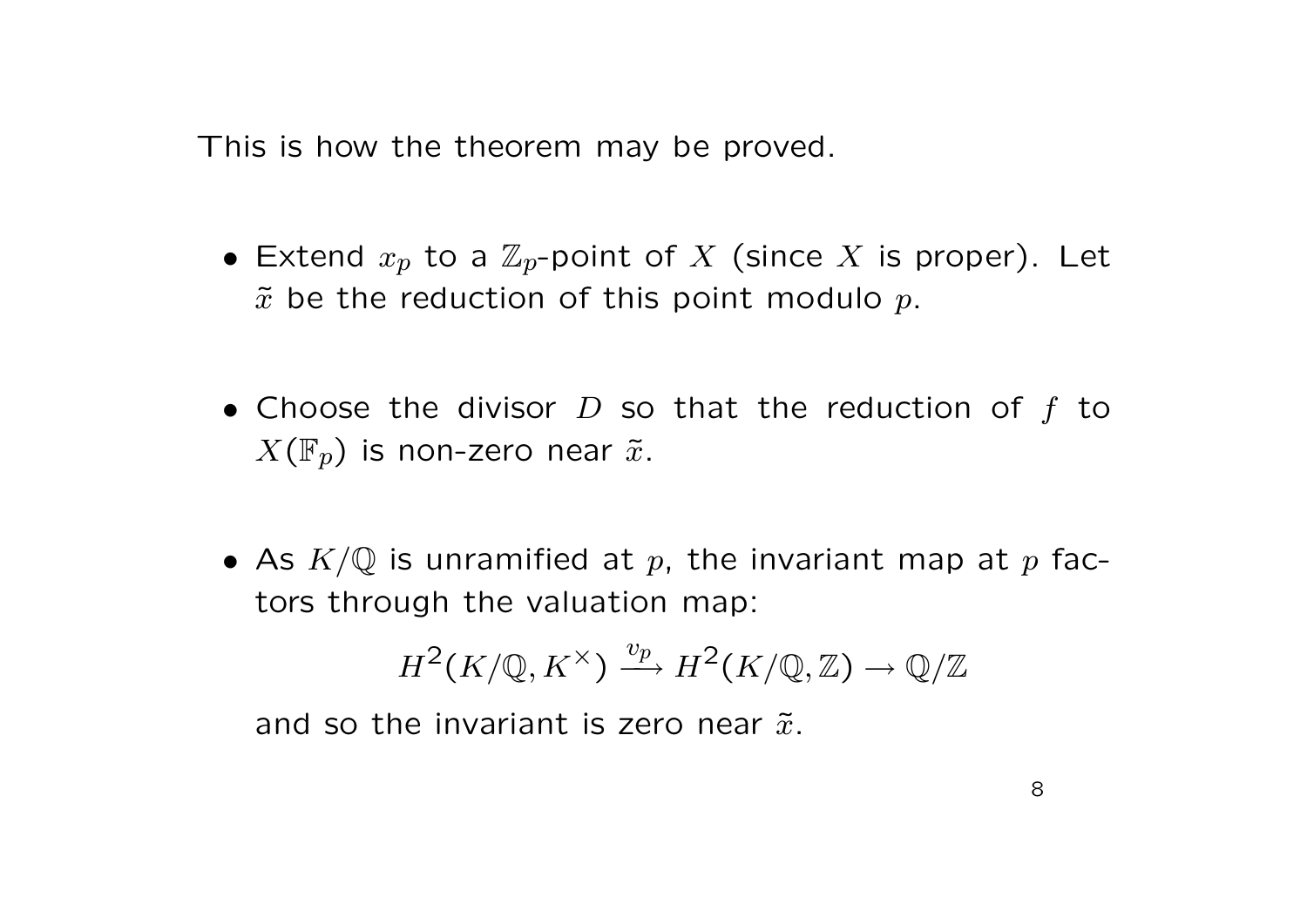What can we say at other odd primes  $p$ ?

- If p splits in  $K/\mathbb{Q}$ , the Azumaya algebra becomes trivial over  $\mathbb{Q}_p$  and the invariant is everywhere zero.
- If  $K/\mathbb{Q}$  is unramified at p, the theorem still applies on that part of  $X(\mathbb{Q}_p)$  which has smooth reduction.
- If  $K/\mathbb{Q}$  is ramified at p, we can still choose f to be a  $p$ -adic unit at any point having smooth reduction. Moreover, Galois theory shows that  $(\tilde{f}) = 2\tilde{D}$ .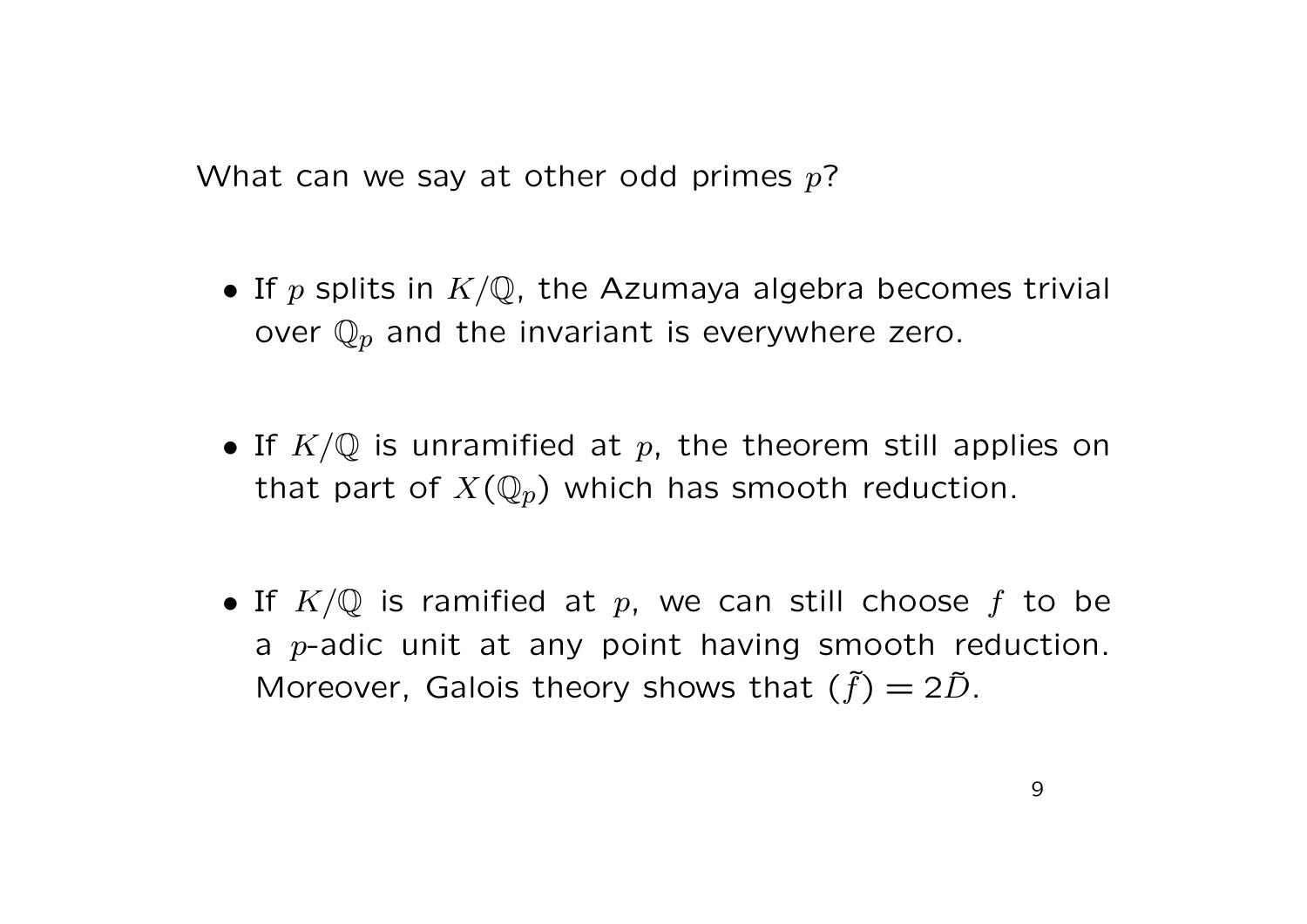**Example.** Let X be the surface in  $\mathbb{P}^3$  defined by the integer equation

$$
a_0 X_0^4 + a_1 X_1^4 + a_2 X_2^4 + a_3 X_3^4 = 0.
$$

If  $a_0a_1a_2a_3$  is not a rational square, then there is a nontrivial Azumaya algebra on X given by  $(K/\mathbb{Q}, f)$ , where

$$
K = \mathbb{Q}(\sqrt{a_0 a_1 a_2 a_3})
$$
 and  $f = D + D^{\sigma}$ 

where  $D$  is a curve of genus 1 minus a plane section.

The odd primes where  $X$  has bad reduction are those dividing  $a_0a_1a_2a_3$ ; those where the algebra is ramified are those doing so to an odd power.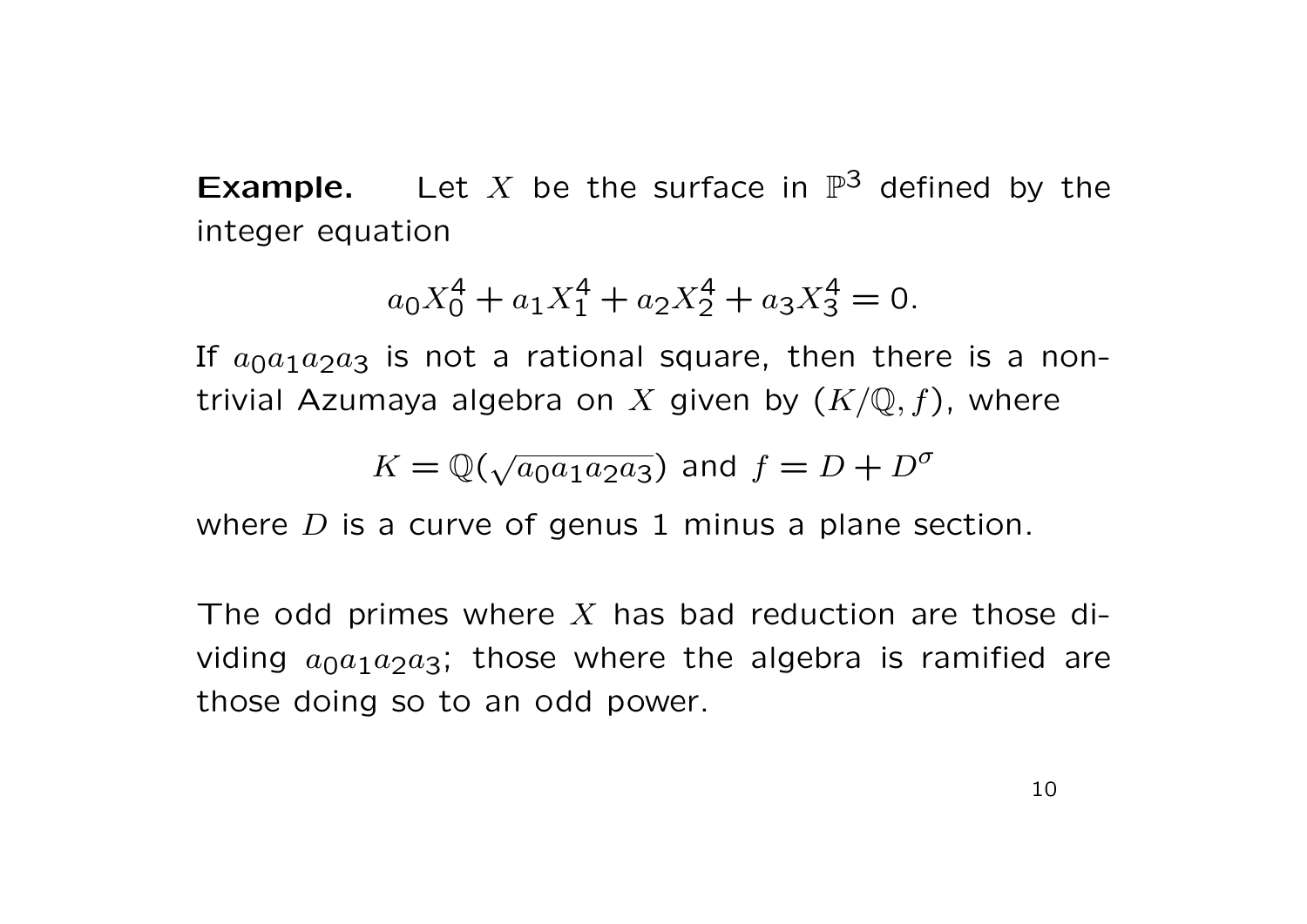If  $p$  is a prime dividing precisely one of the  $a_i$ , then the reduction of  $X$  at  $p$  is a cone over a smooth curve of genus 3. Moreover, the function  $f$  defining the Azumaya algebra can be chosen so that its reduction is a pull-back from this curve.

- If  $K/\mathbb{Q}$  is unramified at p, the invariant is guaranteed to be zero except possibly at points lying over the vertex of the cone. But that point does not lift to  $X(\mathbb{Q}_p)$ , so the invariant is zero everywhere.
- If  $K/\mathbb{Q}$  is ramified at p, we only need to evaluate the algebra at each point of a curve, rather than at each point of a surface.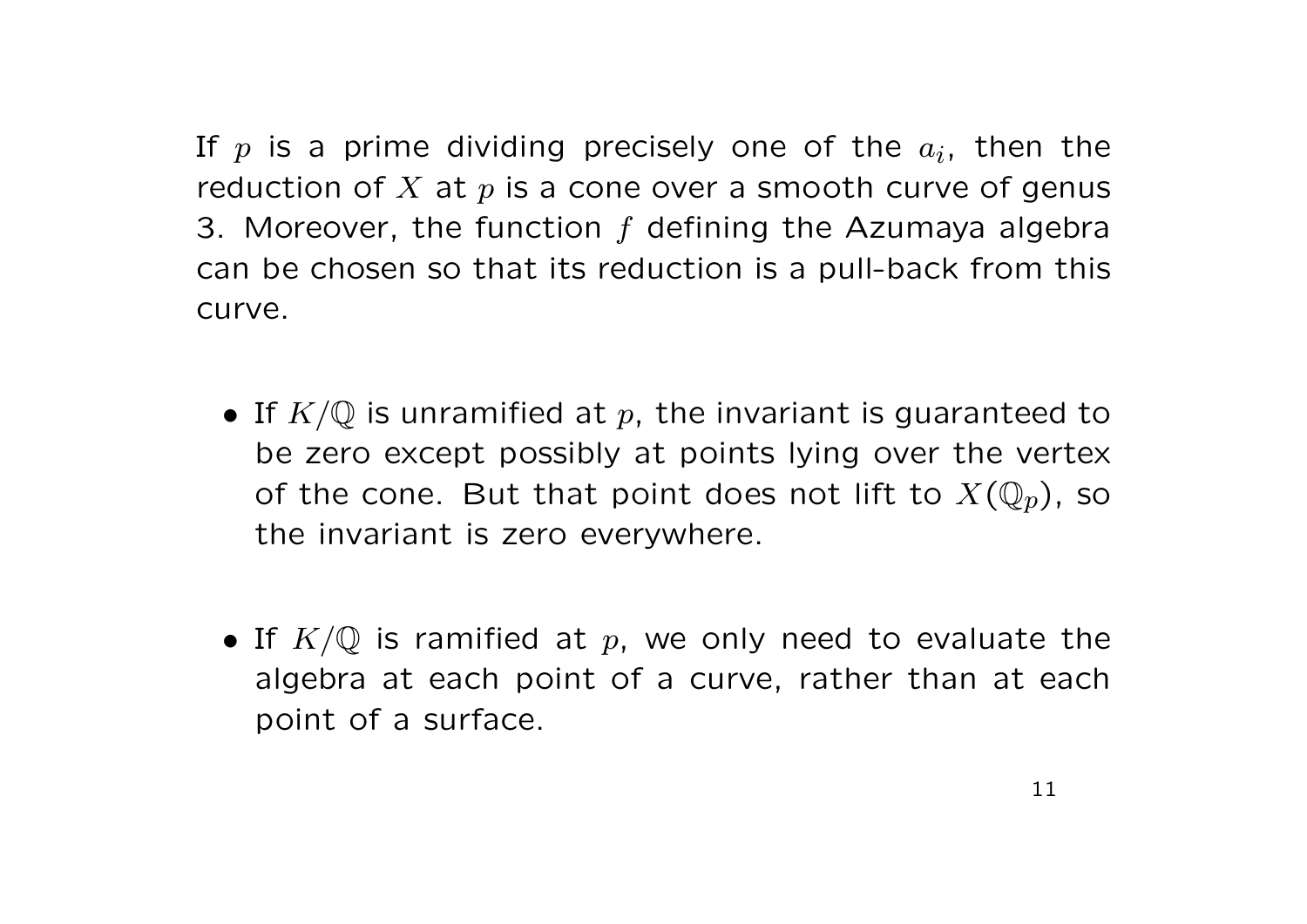If  $p$  is a prime dividing precisely two of the  $a_i$ , then the reduction of X at  $p$  consists of four planes all meeting in one common line. In this case, if  $K/\mathbb{Q}$  is ramified at p, then

$$
(\tilde{f}) = 2\tilde{D} \text{ and so } \tilde{f} = ag^2
$$

for some  $a \in \mathbb{F}_p^\times$  and some function  $g$ . The invariant is therefore constant on  $X(\mathbb{Q}_p)$  and it is only necessary to evaluate it at one point.

Note that, for a Brauer–Manin obstruction to exist, at each prime p where  $K/\mathbb{Q}$  is ramified, the function f must be either always square or always non-square. Naïvely, it would seem that this is far easier to achieve when  $p$  divides two  $a_i$  (the invariant is constant) than when p divides only one  $a_i$  (when we evaluate the function on a curve). This is borne out by experiment.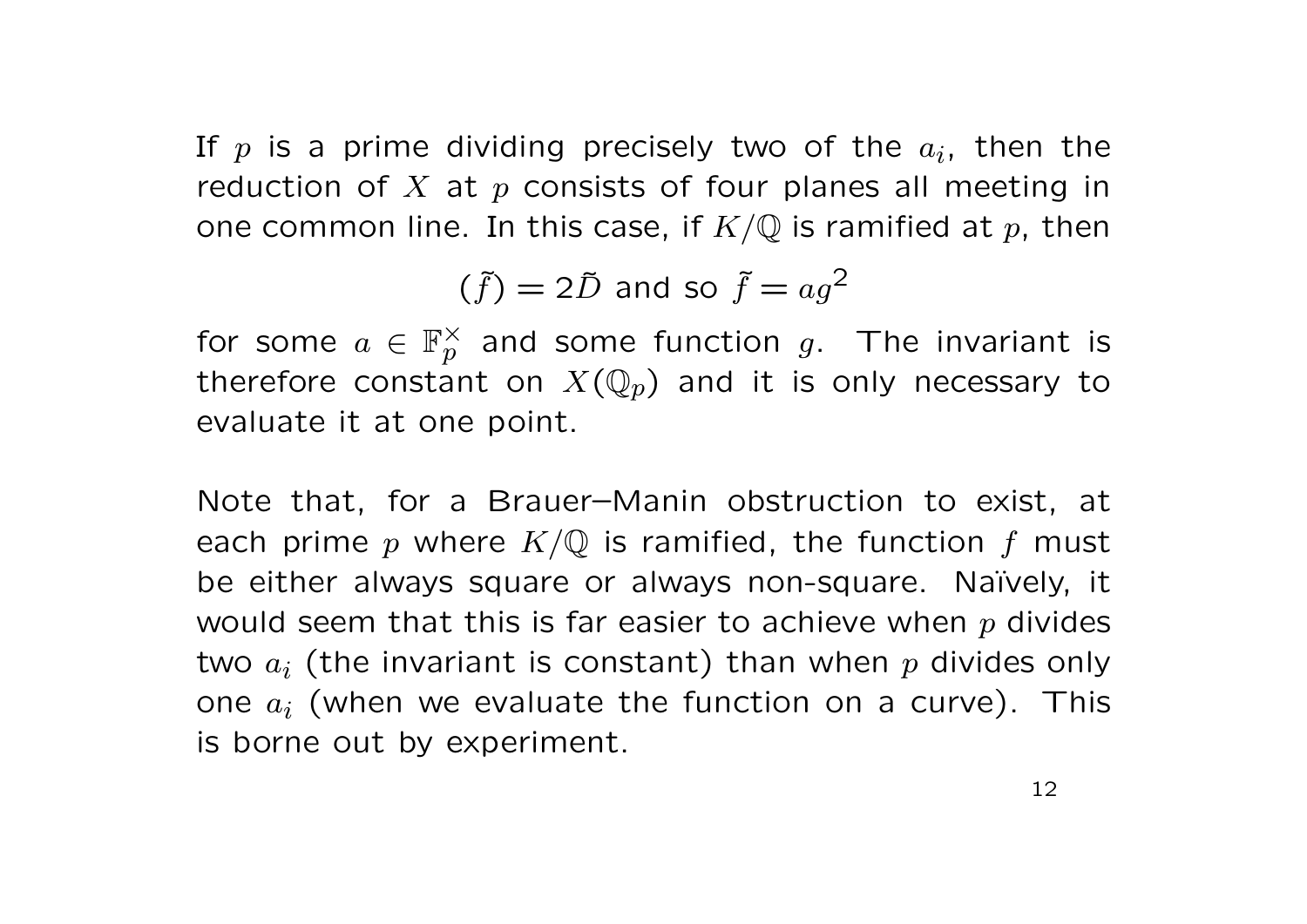## **Example.** Let  $X$  be the surface  $9X_0^4 + 10X_1^4 = 12X_2^4 + 13X_3^4.$

An Azumaya algebra on X is given by  $(K/\mathbb{Q}, f)$  where  $K = \mathbb{Q}(\mathbb{C})$ √ 390) and  $f =$  $15X_0^2 + 12X_2^2 + 13X_3^2$  $\overline{X_0^2}$ .

At  $p = 3$ , X reduces to four planes and f to the form  $(X_3/X_0)^2$ , so the invariant is everywhere zero.

At  $p = 5$  and  $p = 13$ , X reduces to a cone over a diagonal quartic curve. In each case, the reduction of  $f$  takes both square and non-square values on the reduction of  $X$ , so there is no Brauer–Manin obstruction.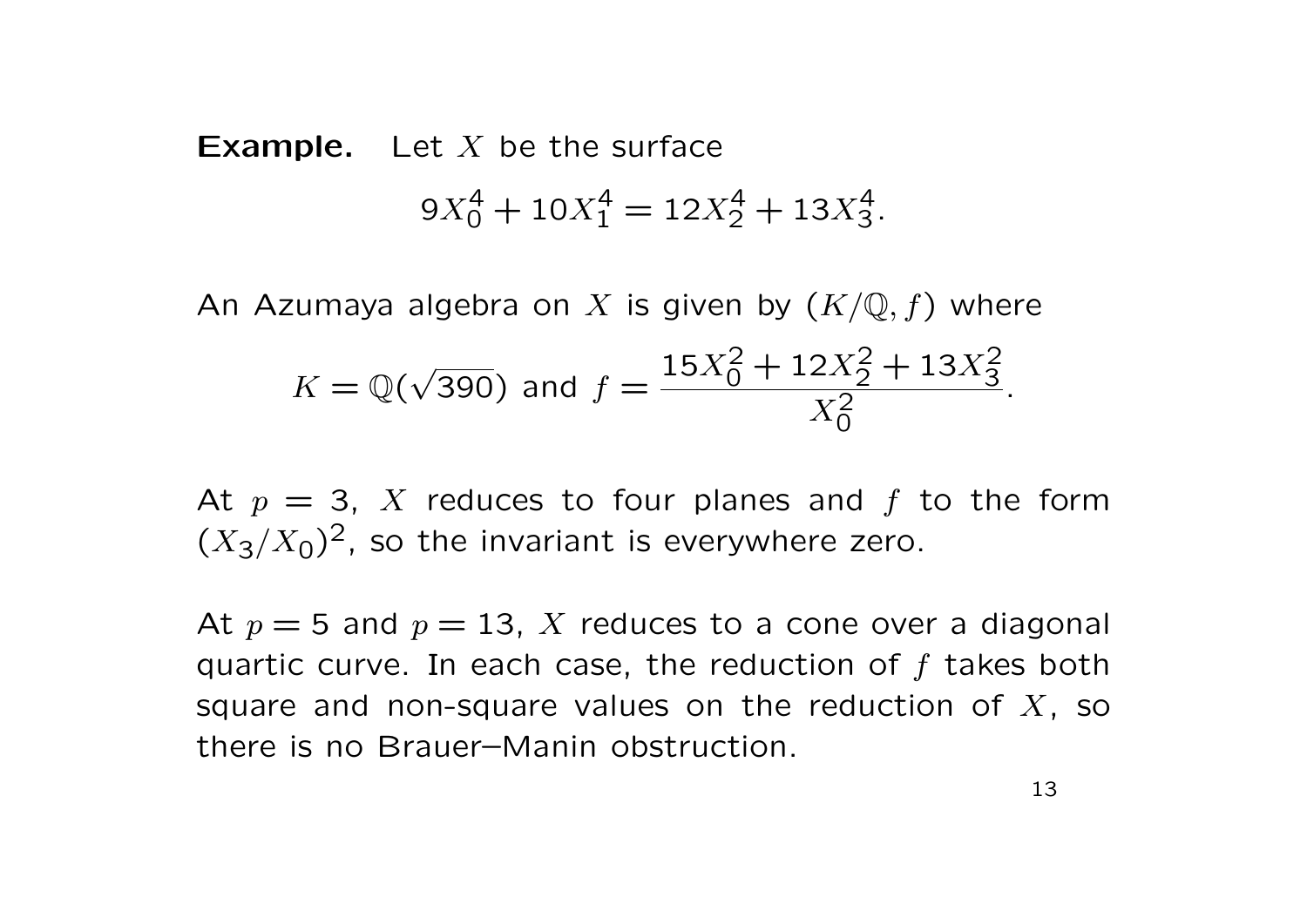**Example** (Birch–Swinnerton-Dyer, 1975). Let  $X$  be the surface in  $\mathbb{P}^4$  defined by the two equations

$$
uv = x2 - 5y2,
$$
  
(u + v)(u + 2v) = x<sup>2</sup> - 5z<sup>2</sup>.

There is only one class of non-trivial Azumaya algebras on X, and a representative is  $(K/\mathbb{Q}, f)$  where

$$
K = \mathbb{Q}(\sqrt{5}) \text{ and } f = \frac{u}{u+v}.
$$

At all primes apart from 5, an elementary argument shows that the invariant is everywhere zero.